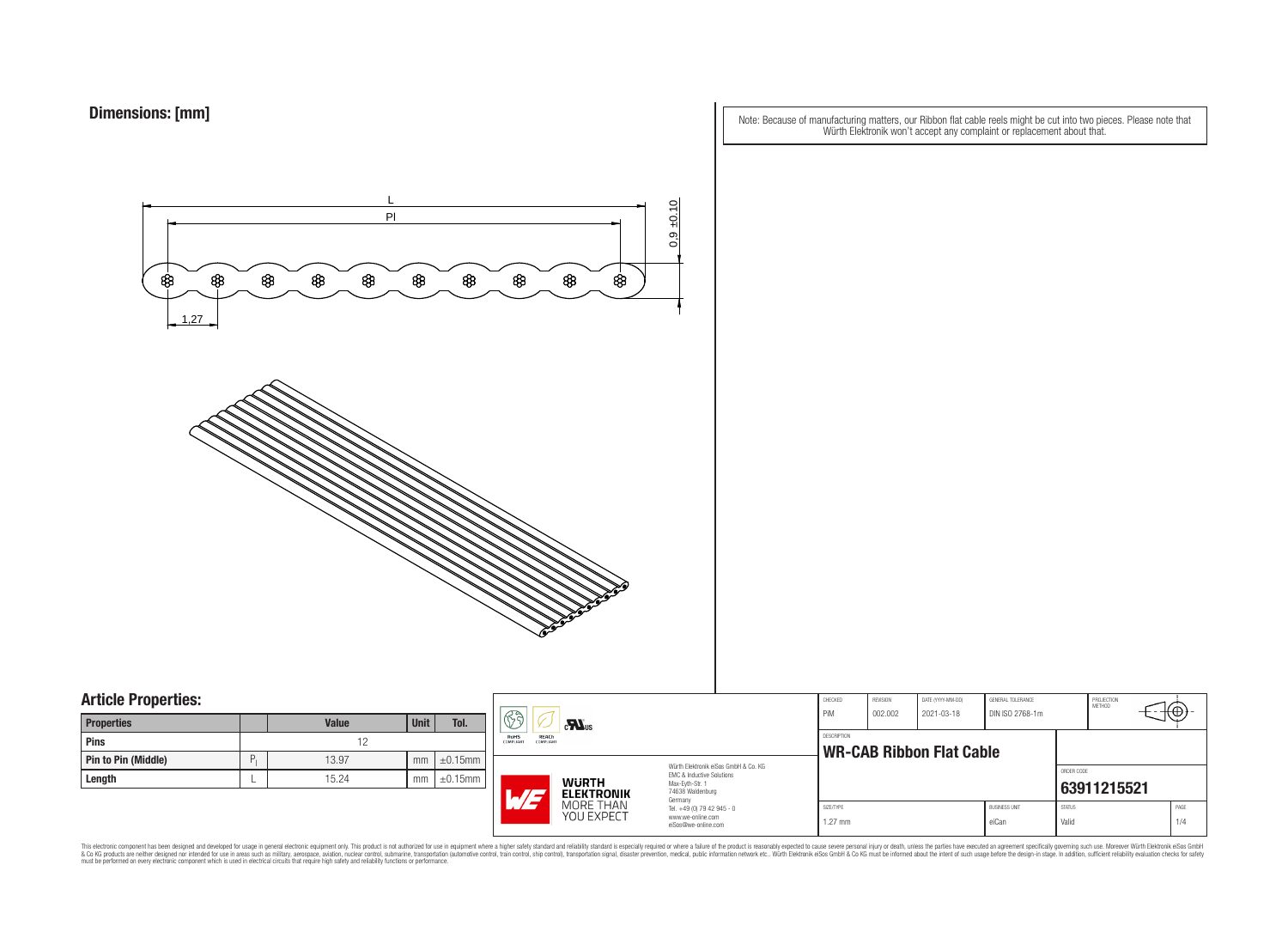## **Kind Properties:**

| <b>Properties</b> | <b>Value</b>                     | $H = 14$<br>vm |
|-------------------|----------------------------------|----------------|
| <b>Pitch</b>      | $\sim$<br>$\cdot$ $\sim$ $\cdot$ | mm             |

## **Material Properties:**

| <b>Insulator Material</b> | <b>PVC</b>                             |
|---------------------------|----------------------------------------|
| <b>Insulator Color</b>    | Grey with Red Marking on 1st Conductor |
| <b>Conductor Material</b> | Copper                                 |
| <b>Conductor Plating</b>  | Tin                                    |

## **General Information:**

| Operating Temperature | $-25$ up to $+105$ °C |
|-----------------------|-----------------------|
| <b>Flame Test</b>     | WV-1 IEC 332-1        |
| Style                 | <b>UL 2651</b>        |

## **Electrical Properties:**

| <b>Properties</b>            |                           | <b>Test conditions</b> | <b>Value</b> | <b>Unit</b>    | Tol. |
|------------------------------|---------------------------|------------------------|--------------|----------------|------|
| <b>Rated Current</b>         | ΙŖ.                       |                        |              | Α              | max. |
| <b>Rated Voltage</b>         | $\mathrm{V}_{\mathrm{R}}$ |                        | 300          | V (RMS)        |      |
| <b>Withstanding Voltage</b>  |                           | min                    | 2000         | V(AC)          | min. |
| <b>Insulation Resistance</b> | $R_{ISO}$                 | Kilometer              | 100          | M <sub>0</sub> | min. |
| <b>Signal Delay</b>          |                           | Meter                  | 4.65         | ns             |      |
| <b>Conductor Resistance</b>  | R                         | Kilometer              | 237          | Ω              | max. |
| <b>Unbalanded Capacity</b>   |                           | Meter                  | 56           | pF             |      |
| <b>Unbalanced Impedance</b>  |                           |                        | 105          | Ω              |      |
| <b>Unbalanced Inductance</b> |                           | Meter                  | 1.45         | μH             |      |

## **Wire Properties:**

| Properties                         | <b>Valut</b>   | <b>Unit</b> |
|------------------------------------|----------------|-------------|
| <b>Stranded Wire Section (AWG)</b> | 28 (AWG)<br>∠∪ |             |

# **Wire Properties:**

| <b>Properties</b>                     | <b>Value</b>               | <b>Unit</b> |
|---------------------------------------|----------------------------|-------------|
| <b>Stranded Wire Section (Metric)</b> | $0.089$ (mm <sup>2</sup> ) |             |
| <b>Number of Strands</b>              |                            |             |
| <b>Diameter of single Strand</b>      | 0.13                       | mm          |

## **Certification:**

| <b>RoHS Approval</b>                                                                      | Compliant [2011/65/EU&2015/863]     |  |  |  |
|-------------------------------------------------------------------------------------------|-------------------------------------|--|--|--|
| REACh Approval                                                                            | Conform or declared [(EC)1907/2006] |  |  |  |
| cULus Approval                                                                            | F328849                             |  |  |  |
| UR AWM 2651 VW-1 105°C 300V 28 AWG WUERTH ELEKTRONIK 298 cUR AWM I A/B 105°C 300V FT1 FT2 |                                     |  |  |  |

## **Packaging Properties:**

| Doo<br>.<br>ackayılıy                     | Tape and Reel |
|-------------------------------------------|---------------|
| <b>Packaging Unit</b><br><b>Packaging</b> |               |

1 piece  $=$  1 Reel of 76.20m

| $\mathbb{G}$                                                 | $\mathbf{M}$ us                                                                                   |                                                                                                                     | CHECKED<br>PiM         | REVISION<br>002.002 | DATE (YYYY-MM-DD)<br>2021-03-18 | GENERAL TOLERANCE<br>DIN ISO 2768-1m |                        | PROJECTION<br><b>METHOD</b> | √⊕.         |
|--------------------------------------------------------------|---------------------------------------------------------------------------------------------------|---------------------------------------------------------------------------------------------------------------------|------------------------|---------------------|---------------------------------|--------------------------------------|------------------------|-----------------------------|-------------|
| <b>RoHS</b><br>REACh<br><b>COMPLIANT</b><br><b>COMPLIANT</b> |                                                                                                   | DESCRIPTION<br><b>WR-CAB Ribbon Flat Cable</b>                                                                      |                        |                     |                                 |                                      |                        |                             |             |
| AT                                                           | <b>WURTH</b><br><b>ELEKTRONIK</b>                                                                 | Würth Elektronik eiSos GmbH & Co. KG<br>FMC & Inductive Solutions<br>Max-Evth-Str. 1<br>74638 Waldenburg<br>Germany |                        |                     |                                 |                                      | ORDER CODE             | 63911215521                 |             |
|                                                              | MORE THAN<br>Tel. +49 (0) 79 42 945 - 0<br>YOU EXPECT<br>www.we-online.com<br>eiSos@we-online.com |                                                                                                                     | SIZE/TYPE<br>$1.27$ mm |                     |                                 | <b>BUSINESS UNIT</b><br>eiCan        | <b>STATUS</b><br>Valid |                             | PAGE<br>2/4 |

This electronic component has been designed and developed for usage in general electronic equipment only. This product is not authorized for subserved requipment where a higher selection equipment where a higher selection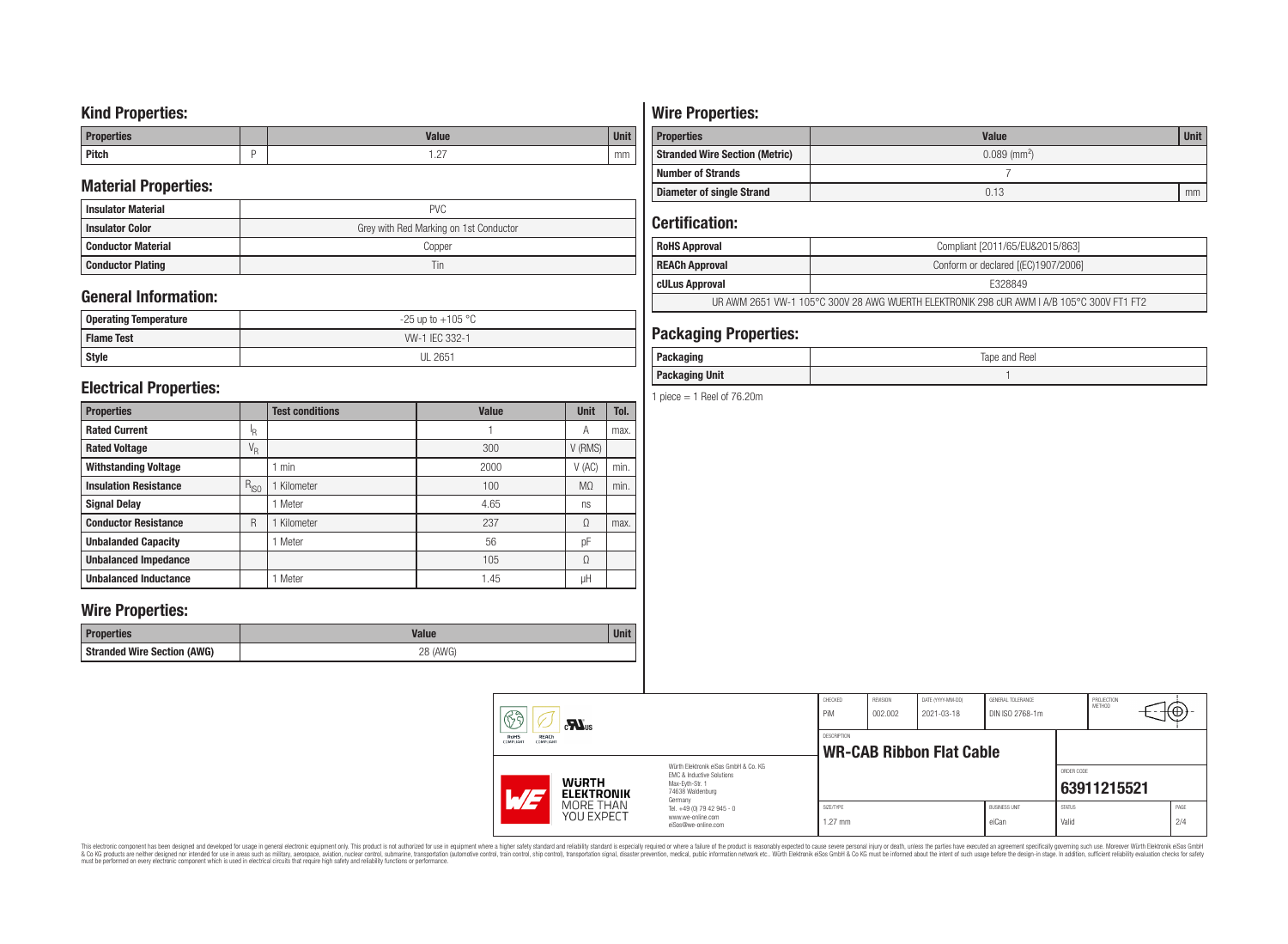## **Cautions and Warnings:**

### **The following conditions apply to all goods within the product series of the Connectors of Würth Elektronik eiSos GmbH & Co. KG:**

#### **General:**

- This mechanical component is designed and manufactured for use in general electronic equipment.
- Würth Elektronik must be asked for written approval (following the PPAP procedure) before incorporating the components into any equipment in fields such as military, aerospace, aviation, nuclear control, submarine, transportation (automotive control, train control, ship control), transportation signal, disaster prevention, medical, public information network, etc. where higher safety and reliability are especially required and/or if there is the possibility of direct damage or human injury.
- Mechanical components that will be used in safety-critical or high-reliability applications, should be pre-evaluated by the customer.
- The mechanical component is designed and manufactured to be used within the datasheet specified values. If the usage and operation conditions specified in the datasheet are not met, the component may be damaged or dissolved.
- Do not drop or impact the components, the component may be damaged.
- Prevent any damage or scratches on the component, especially on the actuator.
- Direct mechanical impact to the product shall be prevented (e.g overlapping of the PCB's).
- Würth Elektronik products are qualified according to international standards, which are listed in each product reliability report. Würth Elektronik does not warrant any customer qualified product characteristics beyond Würth Elektroniks' specifications, for its validity and sustainability over time.
- The responsibility for the applicability of the customer specific products and use in a particular customer design is always within the authority of the customer. All technical specifications for standard products do also apply to customer specific products.
- The mechanical component is designed to be used along with Würth Elektronik counterparts and tools. Würth Elektronik cannot ensure the reliability of these components while being used with other products.

#### **Product Specific:**

#### **Soldering:**

- The solder profile must comply with the technical product specifications. All other profiles will void the warranty.
- All other soldering methods are at the customers' own risk.

#### **Cleaning and Washing:**

- Washing agents used during the production to clean the customer application might damage or change the characteristics of the component, body, pins and termination. Washing agents may have a negative effect on the long-term functionality of the product.
- Using a brush during the cleaning process may deform function relevant areas. Therefore, we do not recommend using a brush during the PCB cleaning process.

#### **Potting and Coating:**

• If the product is potted in the customer application, the potting material might shrink or expand during and after hardening. Shrinking could lead to an incomplete seal, allowing contaminants into the components. Expansion could damage the components. We recommend a manual inspection after potting or coating to avoid these effects.

#### **Storage Conditions:**

- A storage of Würth Elektronik products for longer than 12 months is not recommended. Within other effects, the terminals may suffer degradation, resulting in bad solderability. Therefore, all products shall be used within the period of 12 months based on the day of shipment.
- Do not expose the components to direct sunlight.
- The storage conditions in the original packaging are defined according to DIN EN 61760-2.
- The storage conditions stated in the original packaging apply to the storage time and not to the transportation time of the components.

#### **Packaging:**

• The packaging specifications apply only to purchase orders comprising whole packaging units. If the ordered quantity exceeds or is lower than the specified packaging unit, packaging in accordance with the packaging specifications cannot be ensured.

#### **Handling:**

- Do not repeatedly operate the component with excessive force. It may damage or deform the component resulting in malfunction.
- In the case a product requires particular handling precautions, in addition to the general recommendations mentioned here before, these will appear on the product datasheet
- The temperature rise of the component must be taken into consideration. The operating temperature is comprised of ambient temperature and temperature rise of the component.The operating temperature of the component shall not exceed the maximum temperature specified.

These cautions and warnings comply with the state of the scientific and technical knowledge and are believed to be accurate and reliable. However, no responsibility is assumed for inaccuracies or incompleteness.

|  | 63<br>$\mathbf{M}_{\text{us}}$<br>RoHS<br>REACh<br><b>COMPLIANT</b><br>COMPLIANT |                         | CHECKED<br>PiM                                                                                                      | <b>REVISION</b><br>002.002 | DATE (YYYY-MM-DD)<br>2021-03-18 | GENERAL TOLERANCE<br>DIN ISO 2768-1m |                               | PROJECTION<br>METHOD   | ⊬⊕∶         |             |
|--|----------------------------------------------------------------------------------|-------------------------|---------------------------------------------------------------------------------------------------------------------|----------------------------|---------------------------------|--------------------------------------|-------------------------------|------------------------|-------------|-------------|
|  |                                                                                  |                         | DESCRIPTION<br><b>WR-CAB Ribbon Flat Cable</b>                                                                      |                            |                                 |                                      |                               |                        |             |             |
|  | <b>WURTH</b><br><b>ELEKTRONIK</b><br>$\overline{\phantom{0}}$                    |                         | Würth Elektronik eiSos GmbH & Co. KG<br>EMC & Inductive Solutions<br>Max-Evth-Str. 1<br>74638 Waldenburg<br>Germany |                            |                                 |                                      |                               | ORDER CODE             | 63911215521 |             |
|  |                                                                                  | MORE THAN<br>YOU EXPECT | Tel. +49 (0) 79 42 945 - 0<br>www.we-online.com<br>eiSos@we-online.com                                              | SIZE/TYPE<br>$1.27$ mm     |                                 |                                      | <b>BUSINESS UNIT</b><br>eiCan | <b>STATUS</b><br>Valid |             | PAGE<br>3/4 |

This electronic component has been designed and developed for usage in general electronic equipment only. This product is not authorized for use in equipment where a higher safety standard and reliability standard si espec & Ook product a label and the membed of the seasuch as marked and as which such a membed and the such assume that income in the seasuch and the simulation and the such assume that include to the such a membed and the such